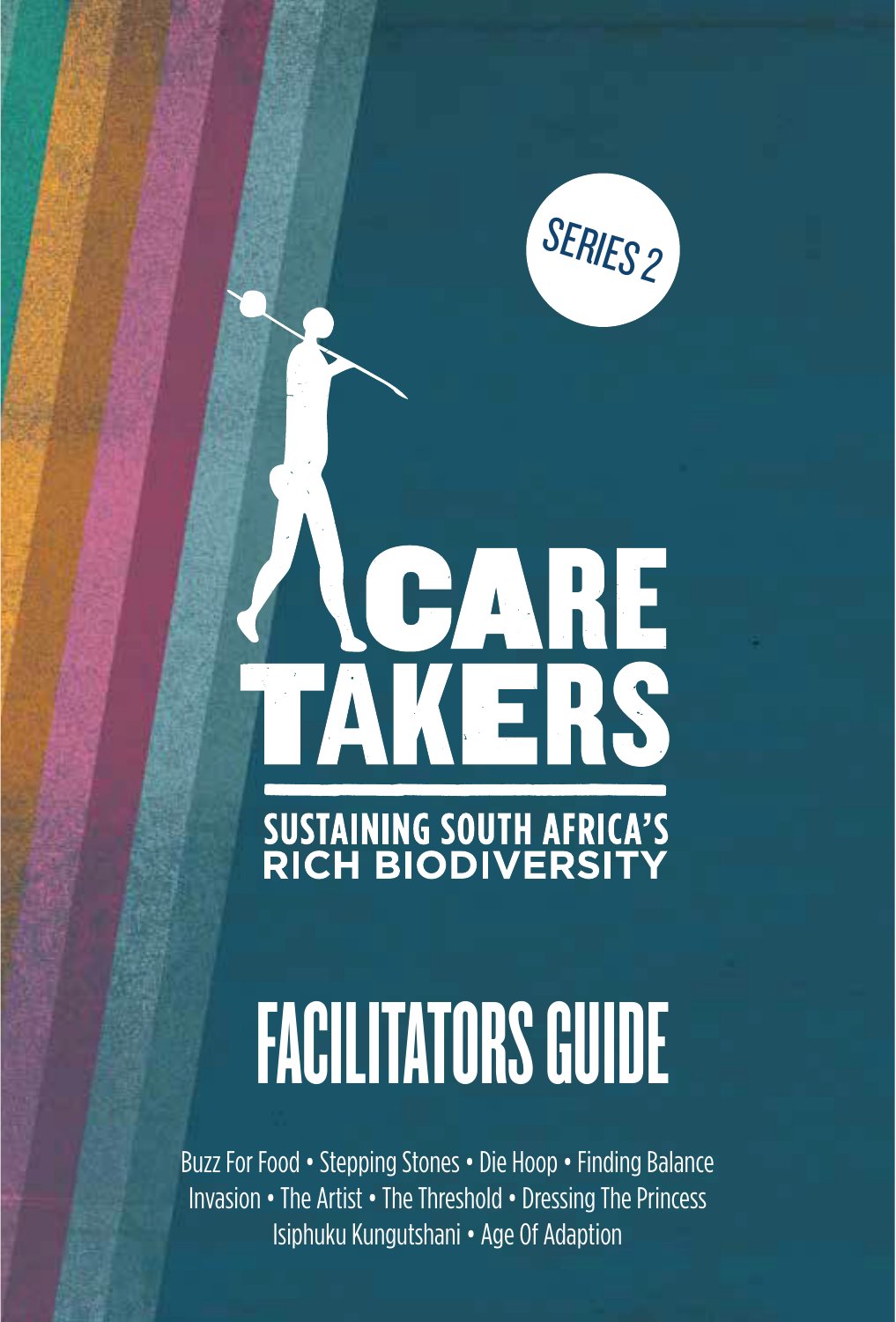



**FUNDED BY**<br>L**OTTERY** ā. **NLDTF** 

A STEPS / SANBI series production **www.caretakers.co.za**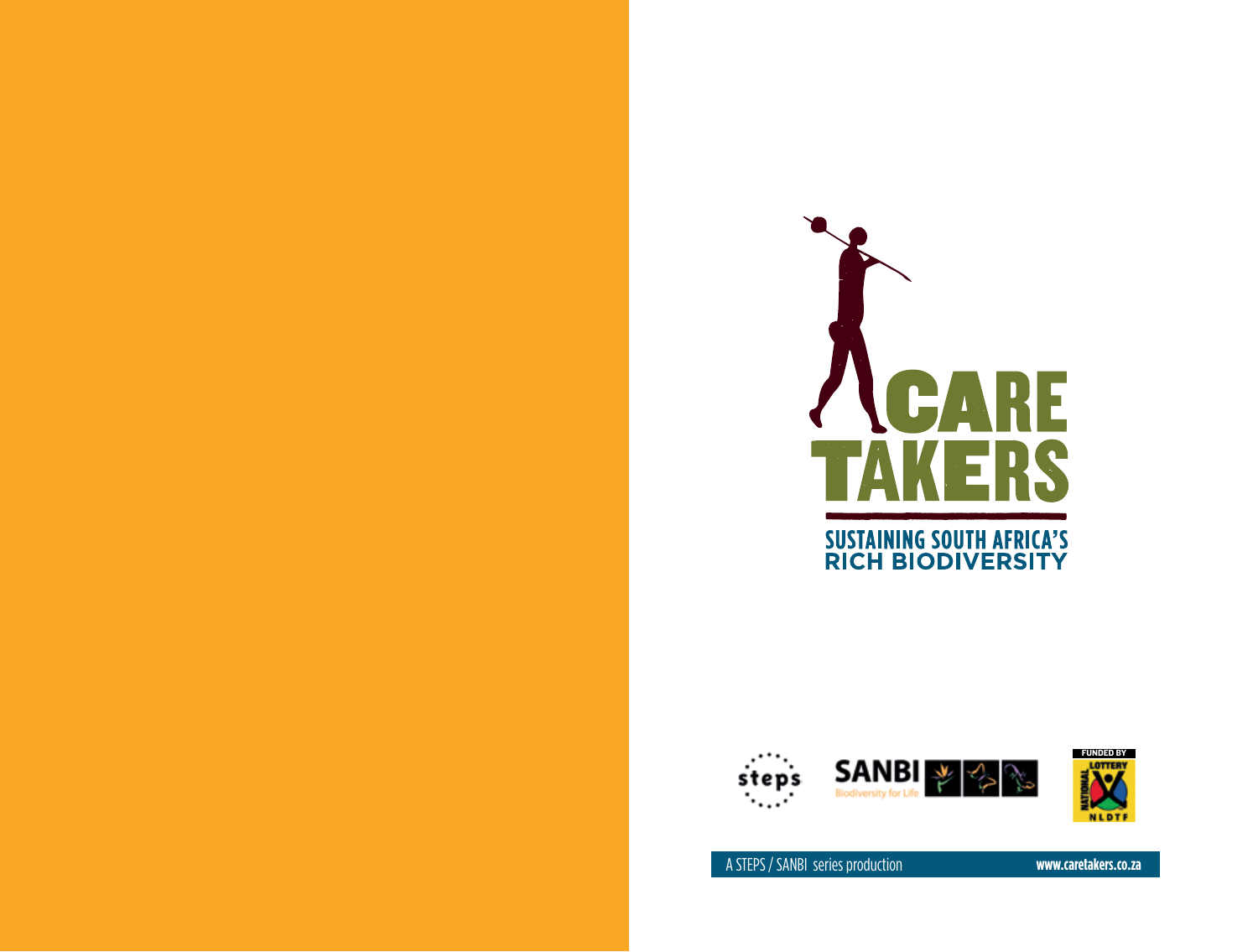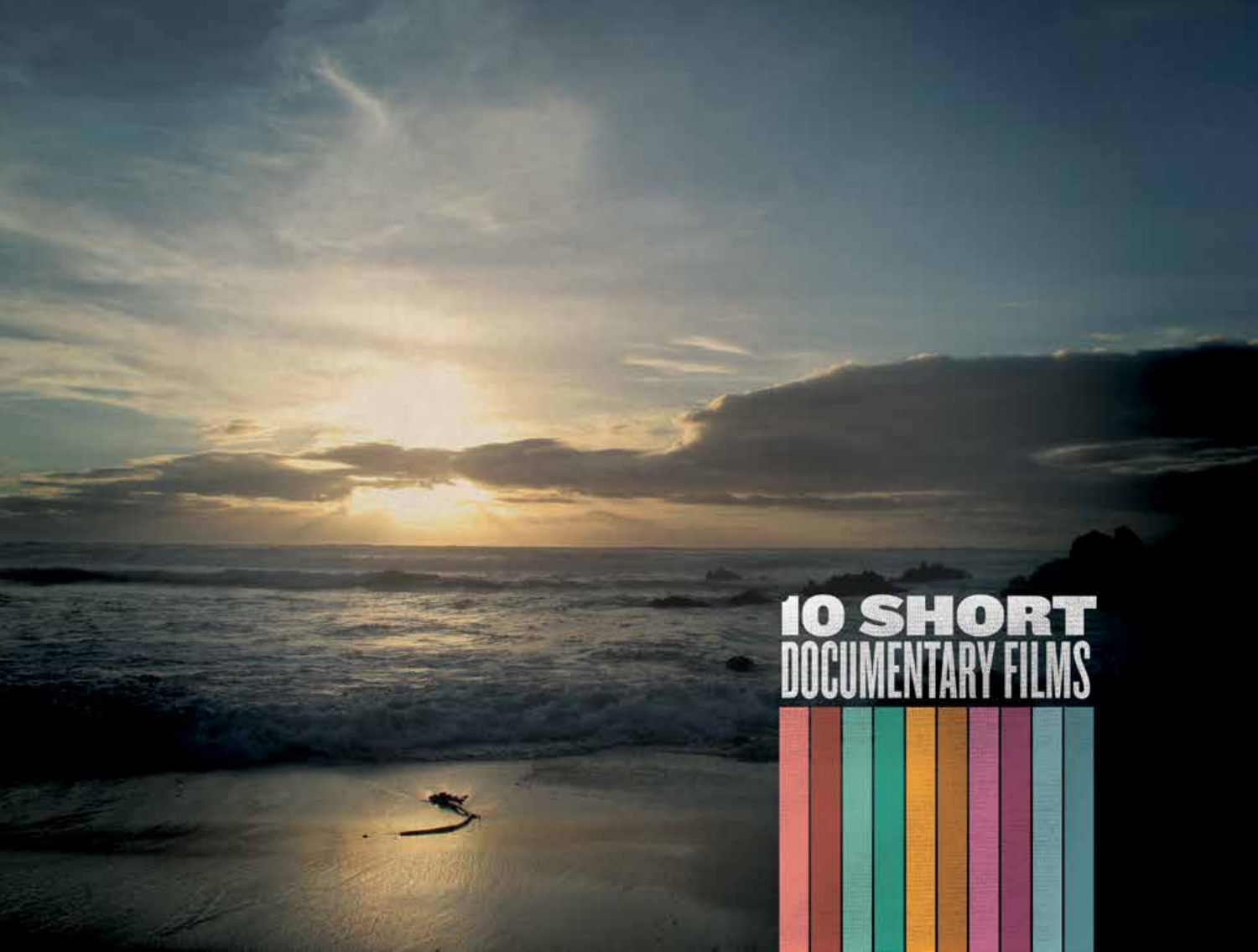# FACILITATORS' GUIDE FOR THE SCREENING OF FILMS TO COMMUNICATE BIODIVERSITY FACILITATORS' GUIDE FOR THE SCREENING OFFILMS TO COMMUNICATE BIODIVERSITY

#### **USING THE FILMS** *7* 1. Using the learning circle<br>
2. The role of the facilitator<br>
9 **2. The role of the facilitator** 9 3. Before the screening example 3 and 3 and 3 and 3 and 3 and 3 and 3 and 3 and 3 and 3 and 3 and 3 and 3 and 3 and 3 and 3 and 3 and 3 and 3 and 3 and 3 and 3 and 3 and 3 and 3 and 3 and 3 and 3 and 3 and 3 and 3 and 3 an 4. At the screening 10 5. Methods of reflection<br>6. Questions for discussion 10 6. Questions for discussion 11

**INTRODUCTION 6** 

#### **THE FILMS 12 C**

**A**

**B**

#### FILM SYNOPSES, THEMES & SAMPLE QUESTIONS

|                   | 1. Buzz For Food             | 14 |
|-------------------|------------------------------|----|
|                   | 2. $\bullet$ Stepping Stones | 16 |
| DISC <sub>3</sub> | 3. ● Die Hoop                | 18 |
|                   | 4. • Finding Balance         | 20 |
|                   | $5.$ Invasion                | 22 |
|                   | $6.$ The Artist              | 24 |
|                   | 7. $\bullet$ The Threshold   | 26 |
| <b>DISCA</b>      | 8. • Dressing The Princess   | 28 |
|                   | 9. ● Isiphuku Kungutshani    | 30 |
|                   | 10. ● Age Of Adaption        | 32 |
|                   |                              |    |

#### **MONITORING AND EVALUATION 35**

**D**

**E**

- *Form 1 · Audience Response Questionnaire*
- **Form 2** · Facilitated Screening Report

#### **ACKNOWLEDGEMENTS 40**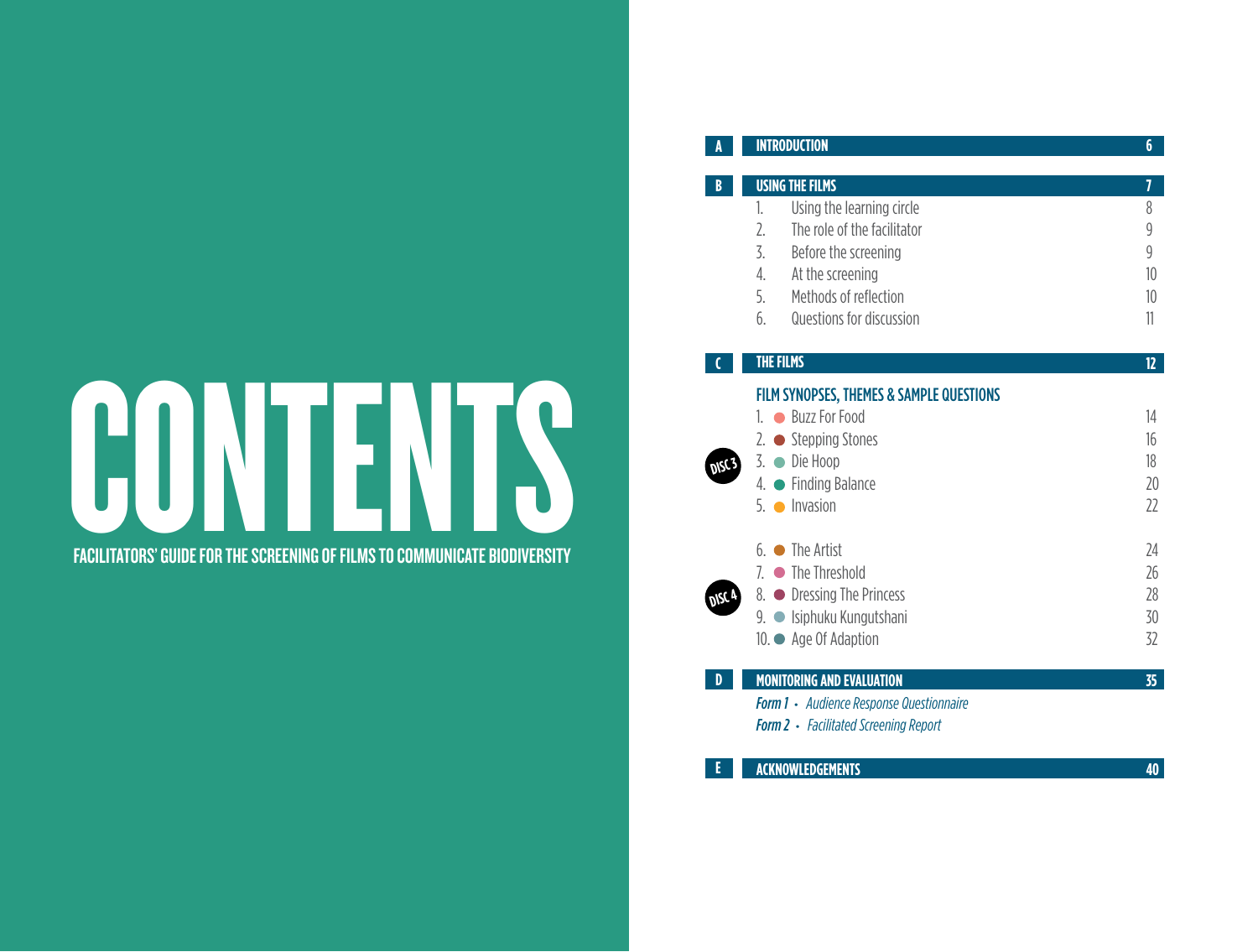# **A INTRODUCTION**

This booklet accompanies a two-DVD set of documentary films that constitute Series 2 (Discs 3 and 4) in the CareTakers biodiversity film project. The 10 short films on these discs, like those in Series 1, are about South Africa's rich natural heritage, and the dedicated people who care for it. This heritage is imperilled by the massive biodiversity loss, habitat degradation, and unprecedented climate change that confronts our planet. There is an urgent need for all of us to acknowledge our dependence on nature to provide life, and to take responsibility for ensuring that we care for it. These films aim to educate and inspire people to proactively explore solutions, and to join the growing ranks of nature's dedicated 'caretakers'.

The project is a collaboration between STEPS and SANBI, two organizations that meet at the interface between social development and nature conservation. The films produced for CareTakers provide information about the components, processes, and geographical variations of biodiversity in South Africa, and their focus is on how ordinary people are rising to the challenge of protecting it, and serving as role models for creating a viable future on Earth.

Exploring these stories provides valuable tools for opening up discussion and debate. Guided facilitation enables viewers to engage with the films, link the issues raised to their own situations and experiences, and explore ways to become agents of change.

This guide will help facilitators make best use of the films by providing an overview of the material, and suggesting methods to stimulate discussion. However, these are simply guidelines, and will be most effective if they are adapted to meet the needs of specific groups.



## **B USING THE FILMS**

The CareTakers films are tools for discussion and debate, and are designed to be used in facilitated screening sessions. Film is a very powerful learning tool for the following reasons:

- Each film tells a **story** about individuals or events. Stories are accessible to everyone, and evoke powerful emotions and responses.
- The narratives are related by the **people involved in the stories**, who express something of themselves − their passions, emotions, dreams, frustrations and sorrows. Through this they invite viewers to engage with them, and to think about what motivates them.
- The films pose **questions**, but do not give answers.
- Films are **multimedia**, engaging both aural and visual senses. The images and music evoke feelings, memories and associations.

These features enable the films to stimulate viewers to reflect on their own lives, and to think of ways to bring change to their lives that will help to address the concerns raised in the stories.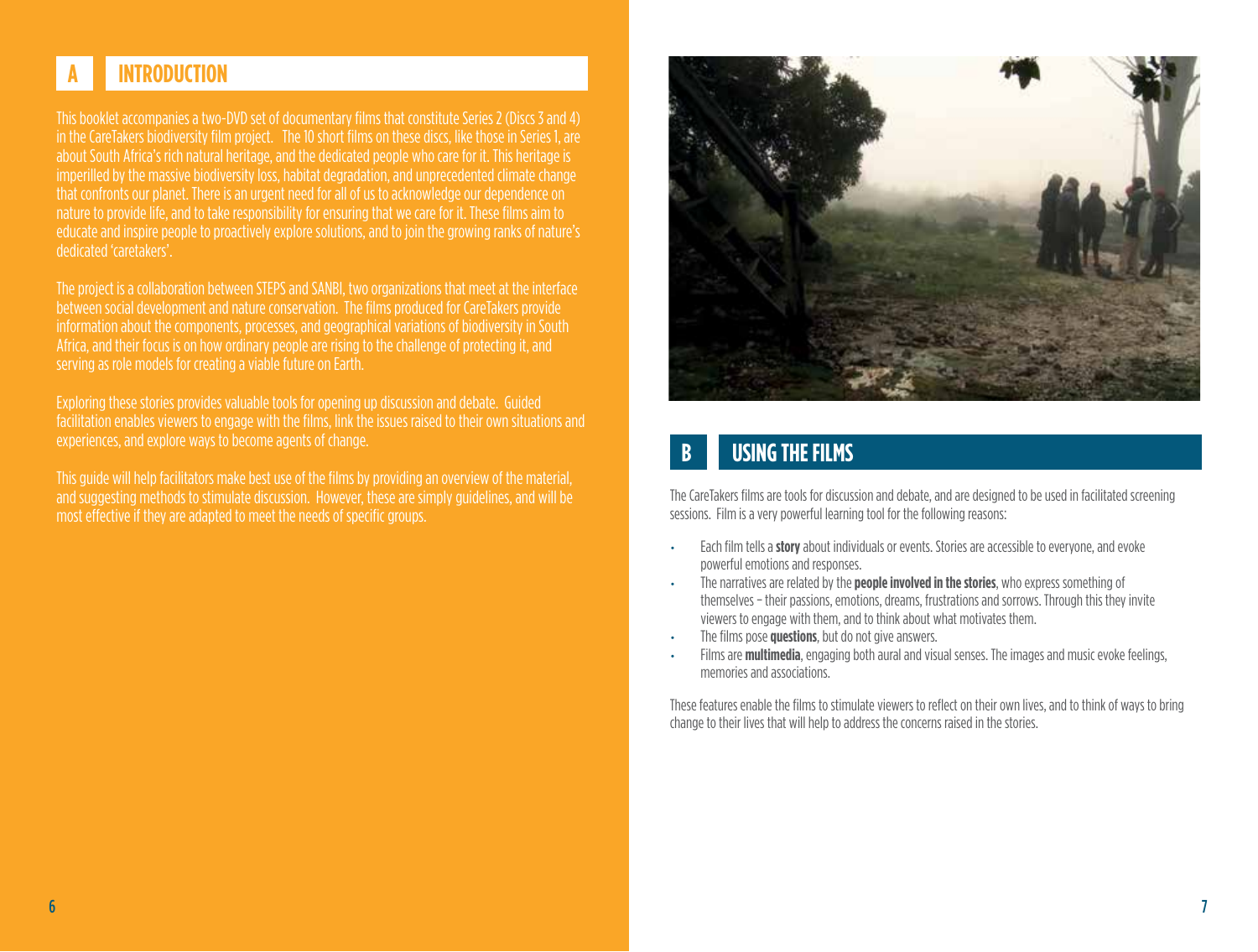# **1 USETHE ACTION LEARNING CYCLE**

A facilitated film screening is based on the action learning cycle. A film is screened and followed by a discussion. This process allows audiences to watch, reflect on, engage with and learn from the film and the issues it raises. Facilitators guide this process by creating a safe environment for audiences to actively engage with the films.

**STEP 1. WATCHING THE FILM.** The film screening becomes a collective social experience, while audiences watch the film together.

**STEP 2. REFLECTION ON THE FILM.** After the film screening, audiences reflect on the films and share their feelings and reactions. Central to this approach is the knowledge that every individual has ideas and holds values that are important to them. Sharing this knowledge and respecting those ideas, feelings and values assists audiences to learn from each other.

**STEP 3. LOOKING AT THE BIGGER PICTURE.** During the discussions, audiences link the issues addressed in the films to their own lives, ask questions, share personal stories and information.

**STEP 4. ACTION.** This process allows audiences to explore ways to become agents of change.



# **2 THEROLE OFTHEFACILITATOR**

The facilitator's primary function is to guide the discussion. He/she needs to create an environment where the participants feel confident and able to voice their opinions and/or ask for more information. The facilitator needs to build on the knowledge and experience of the audience and respect and acknowledge audience contributions.

He/she should provide information where required to address misconceptions and encourage audiences to come up with their own conclusions

## **3 BEFORETHESCREENING**

It is worthwhile to prepare well before the screening. We suggest that you make yourself very familiar with the chosen film(s) before the screening. Consider the following questions:

#### **A) WHO ISTHEAUDIENCE?**

Diferent viewers experience each film diferently. An eight-year-old school child will see things quite diferently from a 40-year-old botanist, and a group of young interns will have a very diferent set of ideas about changing the world than a cohort of mid-career municipal managers looking for new methods in biodiversity management.

So think about:

- Who are the viewers? What is their education level, their primary language, their age, interests and concerns?
- How big is the group? Will you need to break into smaller groups to allow better participation? Will people feel comfortable and confident in expressing their views? How can you maximise participation?
- What kind of experience might they have had of the issues raised in the film?
- How might these issues affect their lives, directly or indirectly?

#### **B) WHAT DO YOU HOPETO ACHIEVE?**

Think about:

- Why are you showing this film to this group? Is there perhaps a more suitable one?
- What understanding or insight do you hope this group will gain from seeing this film?
- What questions should you focus on to quide them to this understanding?

While this preparation is most valuable, the audience's response to the films may surprise you. You need to be flexible enough to recognise and follow interesting developments in the discussion, even if these are unexpected.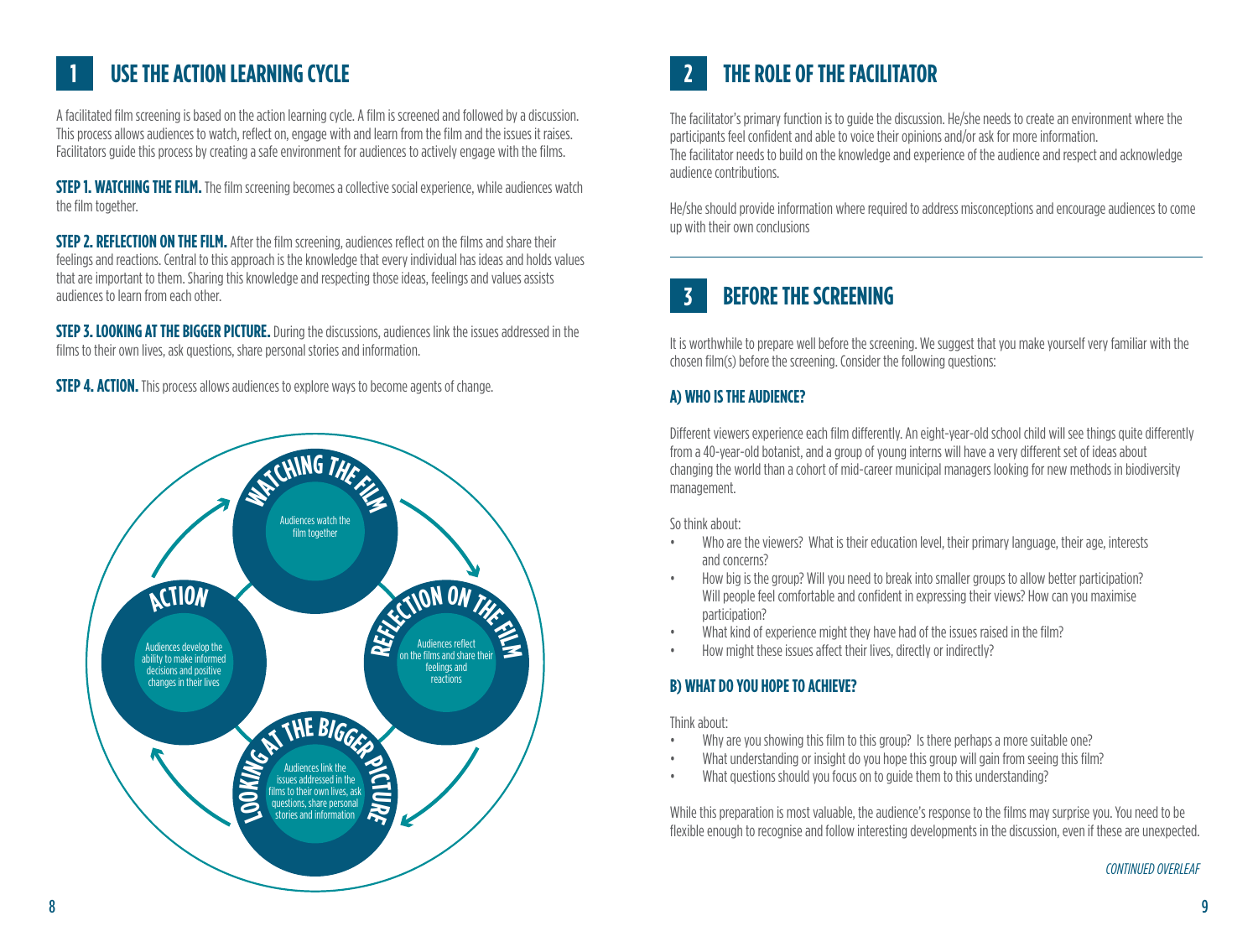#### C) CHECKLIST FOR SETTING UP A SCREENING

- Familiarize vourself with the venue  $\bullet$
- Make sure that the room is large enough to accommodate the expected audience group
- If there are windows without blinds or curtains, you will need to cover them with  $\bullet$ black plastic or cardboard
- Check the power points
- Test your screening equipment and sound beforehand to make sure that it is working properly  $\bullet$ (i.e. television / data projector, DVD player / computer, amplifier, speakers and screen)
- Arrive at the venue early to set up the equipment.  $\bullet$ If you are using a video projector and screen, position the speakers on stands to provide clear sound across the venue
- Arrange the chairs so that everyone can see the screen and participate in the discussion  $\bullet$

## **AT THE SCREENING**

#### **INTRODUCTION**

Introduce yourself, and where appropriate, request participants to introduce themselves as well. Then introduce the film. Give its title; when, where and by whom it was made; and a brief outline of the story. Adapt this to your audience.

#### **SCREEN THE FILM**

Make sure that the audience is comfortable, and can see the screen and hear the sound clearly. Allow the film to run right to the final credit. This allows the audience time to wind down and reflect before re-engaging with the group, and also gives them insight into how the story was constructed and captured. After the film give viewers a short break to stretch. This will also give you a chance to move the chairs into a more informal arrangement (such as a circle) for the discussion.

#### **METHODS OF REFLECTION** 5

The questions raised may be discussed in different ways. Below are some ways to conduct reflections - choose methods that are suitable for your audience and your intentions. You may also use different methods for different sets of questions.

#### **DISCUSSION IN PLENARY**

A plenary discussion allows all members of the audience to share and listen to others. However, in a big group, this may mean that only a few people get to speak.

#### **SILENT DIALOGUE**

This can be used to encourage personal reactions to the film which are not influenced by others. Ask viewers to write a few words expressing their immediate feelings about the film on card/posters to be put up for everybody to read.

#### **BUZZ GROUPS OR PAIRS**

Viewers can share their reactions with their neighbours in 'buzz groups'. This gives everyone a chance to express his or her reactions and feelings.

#### **SMALL GROUPS**

If the audience consists of a large group, divide them into smaller groups. This allows more people to participate in the discussion, and encourages those who are intimidated by a big group. Each group should choose someone to report back to the plenary, and rotate this role if there is more than one group discussion.

#### QUESTIONS FOR DISCUSSION  $6<sup>1</sup>$

Each of the films tells a personal story, which might evoke emotions and responses. The films pose many questions, but do not give answers. Facilitators can use guiding questions but need to be flexible to recognize and follow audience's own responses and questions to the films.

Guiding questions should be linked to the stages of the learning cycle.

To enable audiences to reflect on and express their own reactions and feelings about each film, the following questions could be used:

"How does this film make you feel?" "Do you like this film? - Why and why not?"

Other questions can be used to invite audiences to engage with the film characters. their personal stories and the issues they are dealing with and link the films to their own lives.

"What issues is the film raising?" "What do you think this film is about?" "Can you relate to the story and people? Why and why not?" "Does the film reflect what happens in our communities/families? Explain."

The following questions can be used to encourage audiences to decide on personal actions and explore how to become agents of change. Guiding questions could include:

<sup>&</sup>quot;What have you gained from the film and discussion?" "How can you make a difference, personally and/or in your community?"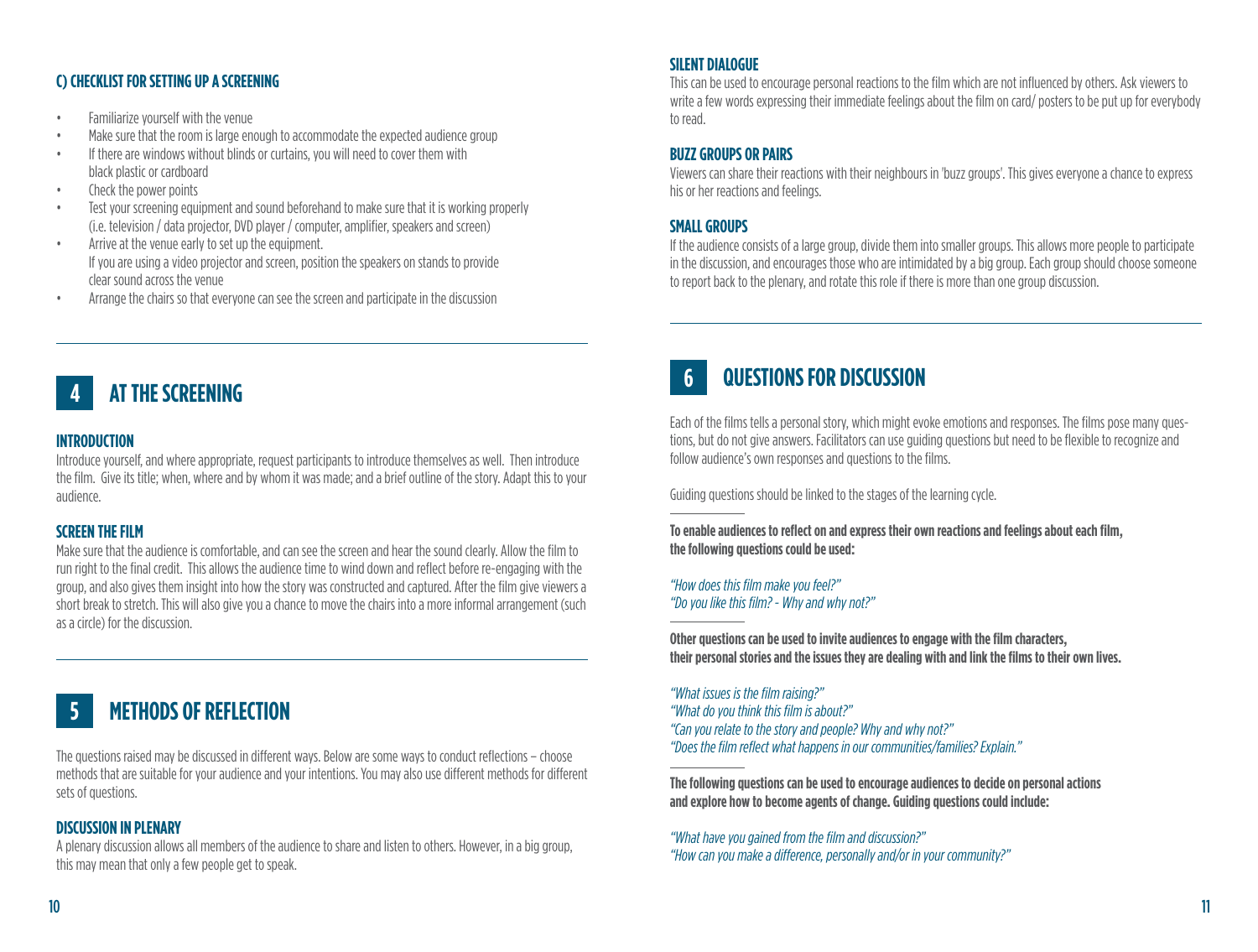

# IN THIS SECTION WE PROVIDE:

- A BRIEF SYNOPSIS OF EACH FILM
	- A LIST OF ISSUES AND THEMES COVERED IN THE FILM
	- **A SET OF SAMPLE QUESTIONS**

The questions provided here are intended to follow the Action Learning Cycle described earlier, i.e. to establish comprehension of the films; link the films to the experiences of the viewer; and explore ways that the lessons of the films can be translated into action. We suggest that you adapt them for your audience, and be flexible during the facilitation process. You may find one or two of these are all you need to stimulate discussions, or you may need to rephrase them entirely for your particular audience.

We also include a list of terms mentioned in the film that may need to be explained to your viewers.

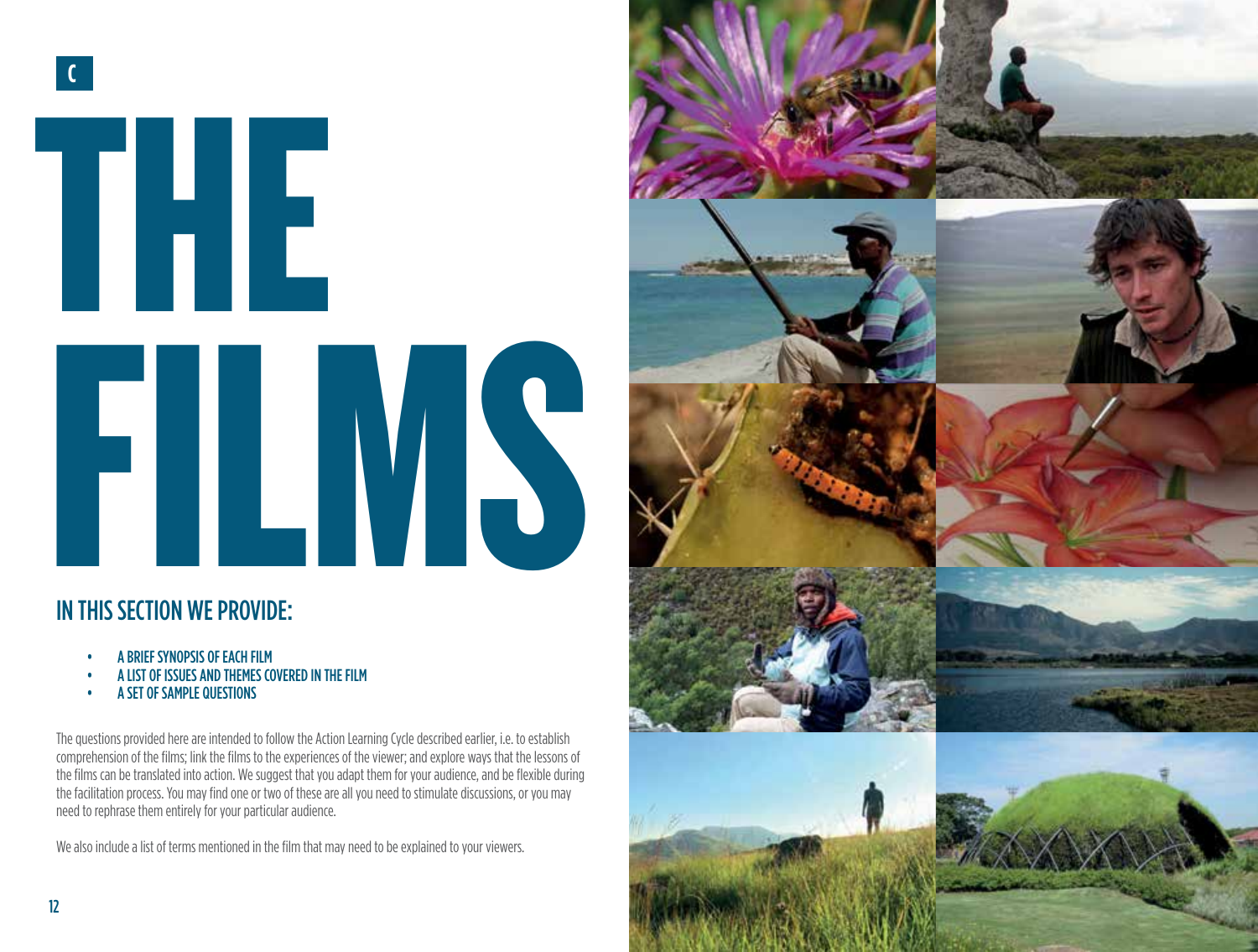#### **BUZZ FOR FOOD FYNBOS BEES AND THE WORK THEY DO**



Tlou Masehela, as a youngster, used to be afraid of bees. Having made his peace, he has now embarked on his PhD, doing important research into the Cape and African Honeybees' forage needs. Working together with honeybee forage expert Martin Johannsmeier, he shows us how they are investigating the food sources used by bees throughout the year. Come spring, Tlou joins up with beekeeper Brendan Ashley Cooper to have a look at how his hives, relocated from natural fynbos vegetation to the blossom-lands of the fruit orchards, provide the essential service of pollination that forms the fruits that we take for granted on the supermarket shelves.

#### (Produced 2013)

"In most instances we don't realize how the food we eat gets to us. This is a more complex system than we think" - Tlou Masehela, Pollination Researcher

#### **TERMS**

#### **Endemic: Succulent: Adaptation: Propagation**

#### **THEMES & ISSUES**

- Plant/animal interactions
- Sustainable use of natural resources
- Applied scientific research
- Food security for people
- Food security for bees
- Mentorship

- What do you think are the key messages of the film?  $1.$
- 2. Has the film made you think about honeybees differently?
- 3. Did you have any thoughts about the respective roles and relationship between the two main characters. Brendan and Tlou? And between Tlou and Martin Johannsmeier?
- 4. What have you come to understand about forage for honeybees?
- 5. Do you think there is anything you can do to help promote and conserve our honeybee populations?

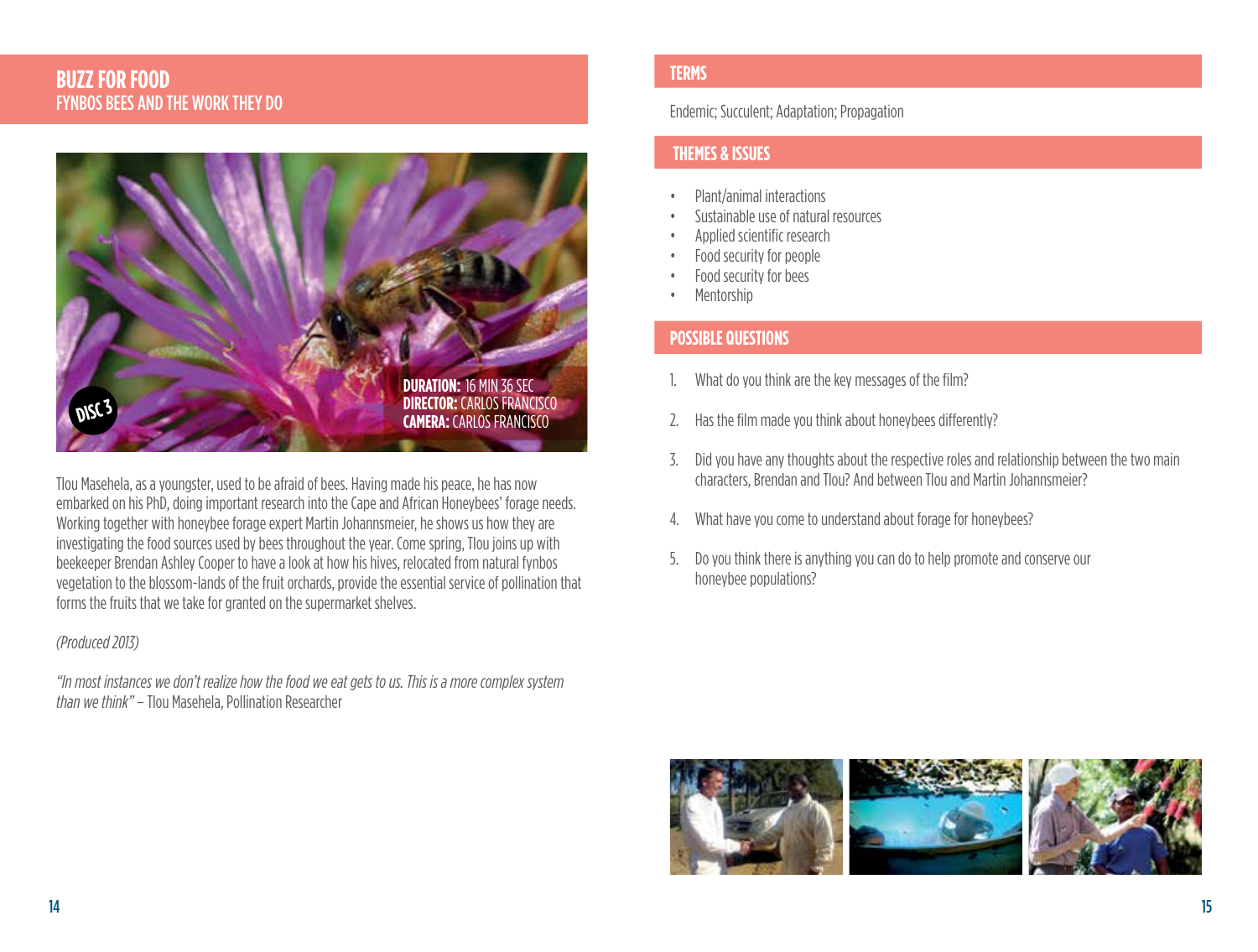#### **STEPPING STONES THROUGH FRAGMENTED ENVIRONMENTS**



A city without Nature is at risk of losing its soul. For Cape Town the stakes are high. Bongani Mnisi is a nature conservation manager with the City, and in this film he tells about a project designed to help birds move around in the urban environment. Working with teachers and learners at several high schools, he is establishing a set of "stepping stone" gardens across the Cape Flats. By planting nectar rich plant species, they hope to provide nutrition for the long-billed sunbirds and sugarbirds\* as they move between Table Mountain National Park, and conservation areas of the urban lowlands, pollinating up to 350 fynbos species as they go. Bongani views this project as a winwin-win convergence for education, science and conservation and is part of his MSc thesis under the mentorship of Professor Anton Pauw at the University of Stellenbosch.

#### (Produced 2014)

\* "iingcungcu" (isiXhosa) refers to the nobility and grace of these long-billed birds

"I am focussed; I know what I want; and I'm doing it" - Bongani Mnisi

#### **TERMS**

Fragmentation: connectivity: bird pollination: nectar rich plants: biodiversity corridor: controlled burn: ecological processes; mentor; facilitator

#### **THEMES & ISSUES**

- Finding common ground between science, education and conservation
- Biodiversity corridors in the urban environment
- Spatial Planning and Urban Design
- Aspiration and achievement
- A day in the life of a municipal conservation manager

- What are the strengths of Bongani's stepping stone plan? And what are the uncertainties?
- What rewards might the participating schools expect?  $2.$
- 3. How does Anton's scientific experiment in Jonkershoek fit in with garden building at the schools?
- 4. What set of skills does Bongani need to fulfil his duties as a municipal conservation manager effectively?
- 5. How can we, as individuals, contribute toward building healthy ecological processess in the urban environment?

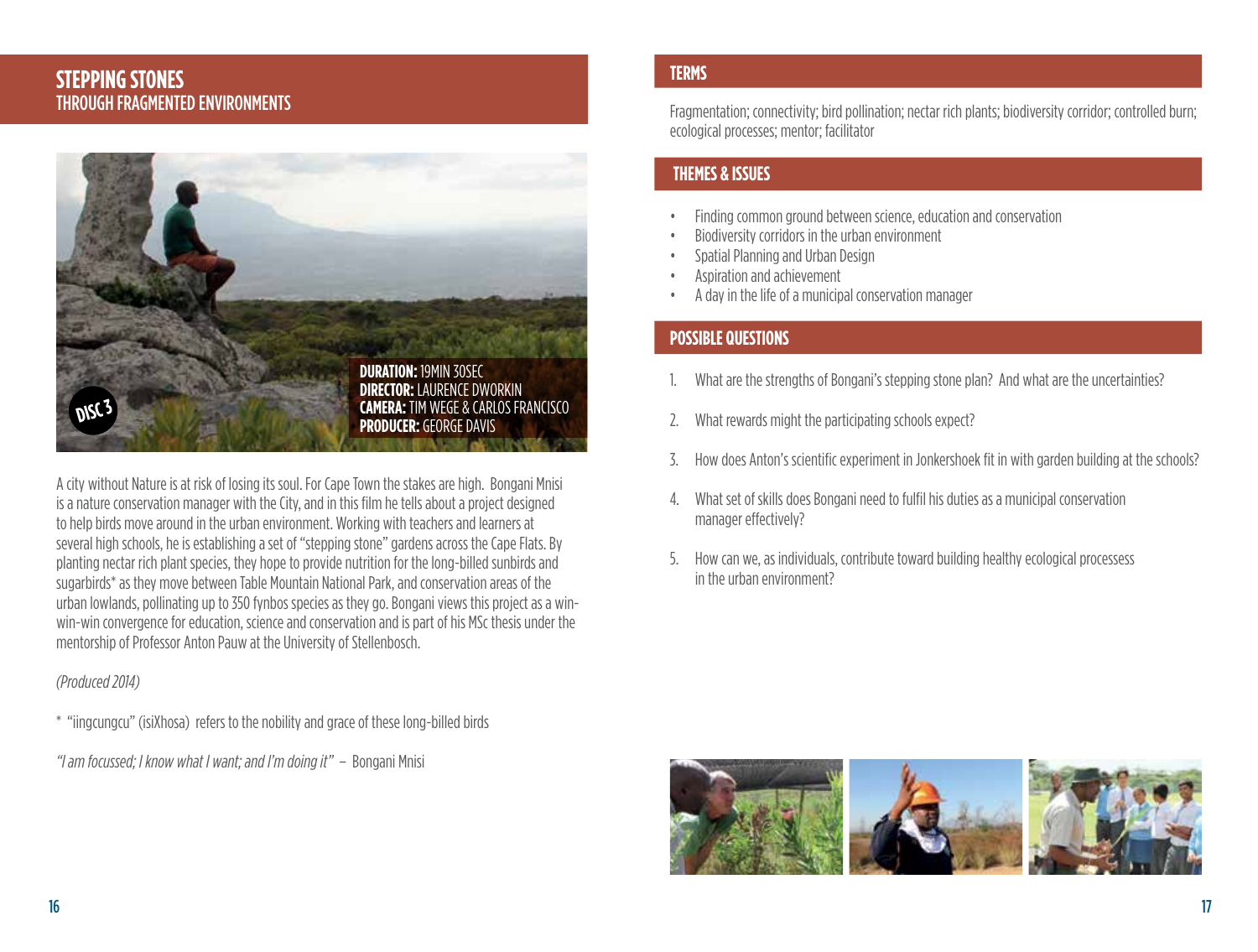#### **DIE HOOP** ARTISANAL FISHING MEETS MARINE CONSERVATION



John Felix lives in the village of Kassiesbaai on the southern Cape coast. Like his father, his uncles and his grandfather before him, he is a small-scale fisherman. But these days the fish are scarce. To the east, their former fishing ground at De Hoop is now a no-take zone in the form of a marine coastal reserve. Marine biologist Colin Attwood argues for the long-term value of this protected area, adding that better targeting of desirable species, and improved marketing methods, could help John and his community to restore the local fishing industry. John agrees that there is hope for sustainability.

#### (Produced 2013)

"In Kassiesbaai there is no other work, just fishing" - John Felix, fisherman

#### **TERMS**

Artisanal fisheries: Marine Protected Area: High order predators: Ecological impact: Fish larvae

#### **THEMES & ISSUES**

- Marine Conservation
- Renewable resource economics
- Sustainable livelihoods
- Artisanal fisheries
- Changing Technologies

- Do you feel that John and his Kassiesbaai community are being treated fairly?  $1$
- 2. Can the needs of the fishing community and those of nature conservation both be met in the longer term?
- 3. How could conservation help the artisanal fishing industry to become sustainable?
- 4. Ravina is very critical of the authorities for their lack of consultation with the Kassiesbaai community when designing the De Hoop reserve. What would a better process have looked like?
- 5. What do you think John's fears and hopes are for the future? And Colin's?

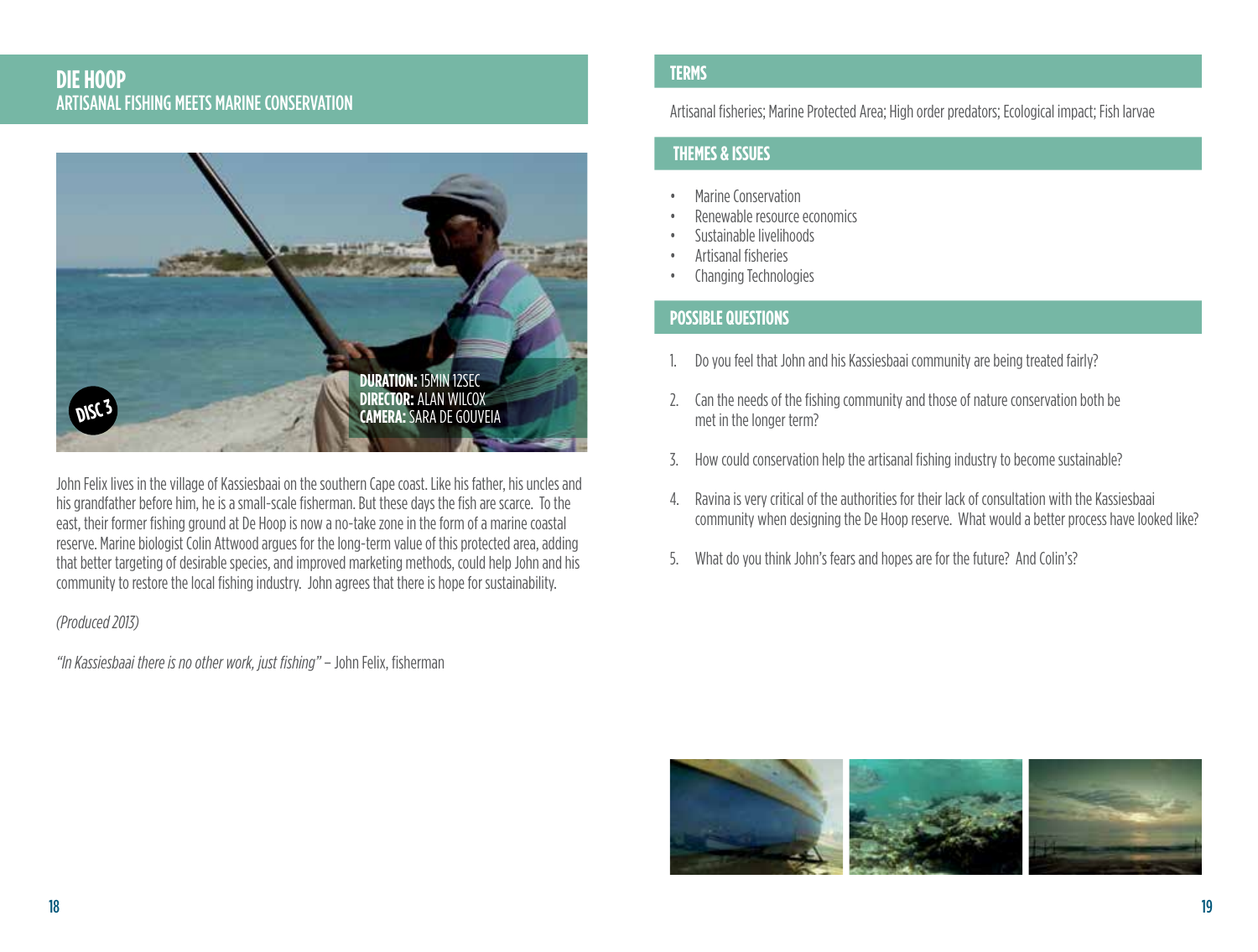#### **FINDING BALANCE ENVIRONMENTAL MANAGEMENT AT THE INGULA PUMPED STORAGE SCHEME**



Can big construction projects and environmental conservation coexist? A lastair Campbell thinks they can. After a number of years as the Environmental Control Officer on the Inquia Pumped Storage Scheme construction site, Alastair believes that to achieve ecologically sustainable development, environmentalists need to become directly and actively engaged "at the coalface".

#### (Produced 2013)

"I definitely view development in a very different light... I can see that development can go ahead now and still promote environmental consciousness" - Alastair Campbell

#### **TERMS**

Ecologist: project scoping: pristine wetland: conservation offset: Environmental Manager: Environmental Officer; sustainable development; environmental flow; water quality; footprint; maintaining habitat; minimum operating level

ACRONYMS: ECO = Environmental Control Officer; IFR = Instream Flow Requirements; EMP = Environmental Management Plan

#### **THEMES & ISSUES**

- Dialogue and compromise
- Developmental imperative and environmental cost
- Endangered species in a threatened environment
- Innovation for conservation
- Role of the ECO
- Monitoring of compliance to plans and authorizations
- Water

- Does this film make you feel optimistic about long-term protection of pristine nature?
- Will we need to change our energy consumption habits for the balance to be found? 2.
- 3. Did it seem to you that Eskom was serious about its commitment to the Environmental Management Plan?
- Do you think that the building of an artificial nesting site for the Bald Ibis can work?  $4.$
- 5. What are the most important natural assets that the scheme is intending to conserve?

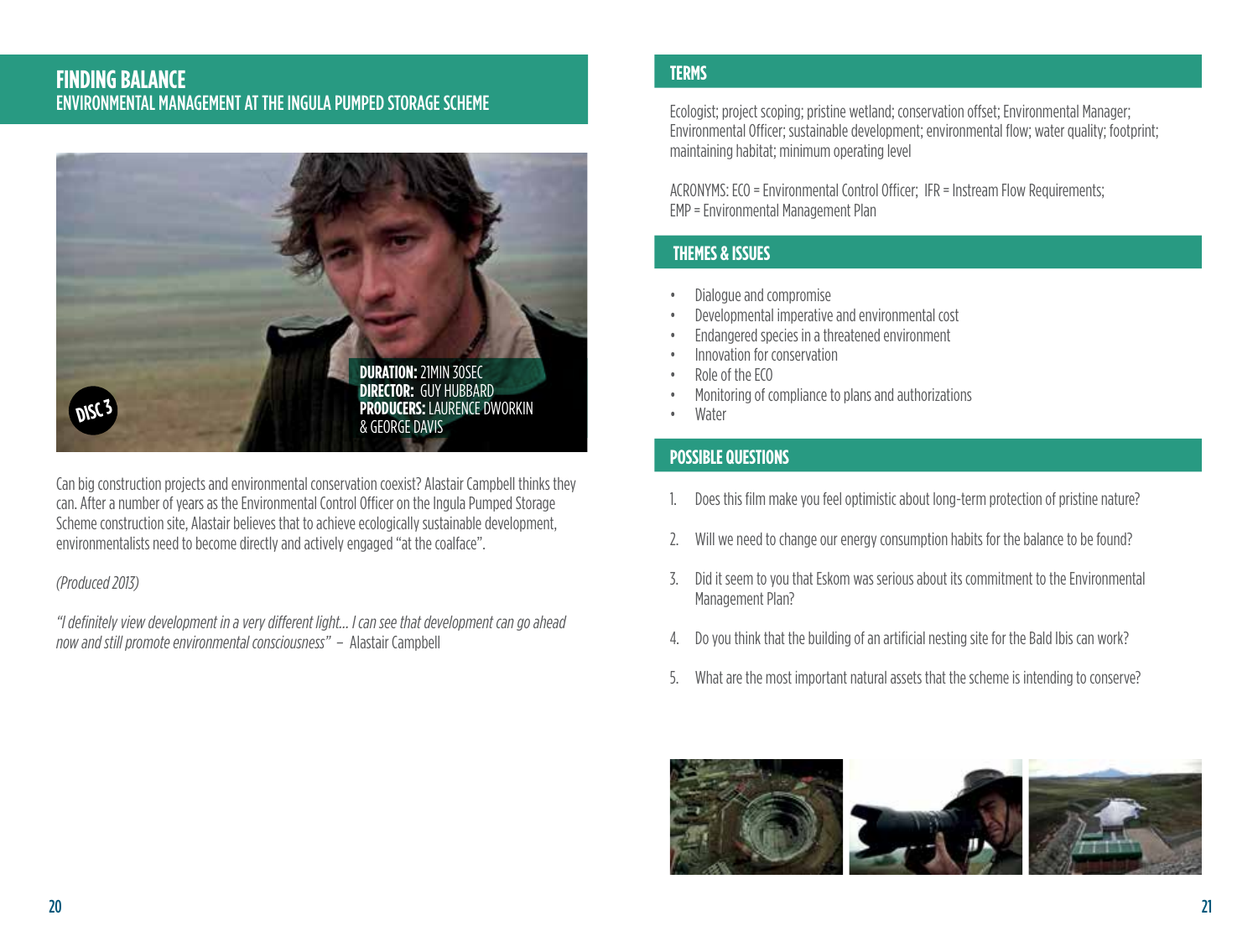#### **INVASION LESSONS FROM THE PRICKLY PEAR**



The Prickly Pear cactus (Opuntia ficus indica) became a serious invader of the Great Karoo in the early 1900s, covering grazing veld and causing much economic harm to livestock farmers. The invasion reached its peak in the late 1930s. Retired farmer Brian Hobson vividly recalls his experiences of the invasion, while entomologist Helmuth Zimmermann demonstrates how two parasitic insects introduced in the 1940s solved the problem. Remaining plants, he believes, should be used as a source of food, fodder and medicine. Meanwhile, Kanyisa Jama of SANBI's Early Detection Programme, looks to the future, identifying other cactus invaders escaping from nurseries and domestic gardens.

#### (Produced 2013)

"We have other invaders coming in now ... we want to prevent another prickly pear disaster" Helmuth Zimmermann, Invasive Species Expert

#### **TERMS**

Biocontrol (Biological control); invasive species: emerging invader: sterility: early detection: rapid response; Great Karoo; thicket

#### **THEMES & ISSUES**

- Plant invasions
- **Biological controls**
- Productive landscapes
- lob creation
- Value of early detection

- Do you think that alien plant invasions impact our everyday lives even if we live in a city?
- 2. How do humans influence the way in which invasive plant species establish themselves?
- 3. What were the weapons available to fight the Prickly Pear invasion? Will these necessarily work on newly identified invader plants?
- Should all alien plant and animal species be eradicated?  $4.$
- 5. How can the control of invasive species provide opportunities for long-term job creation?

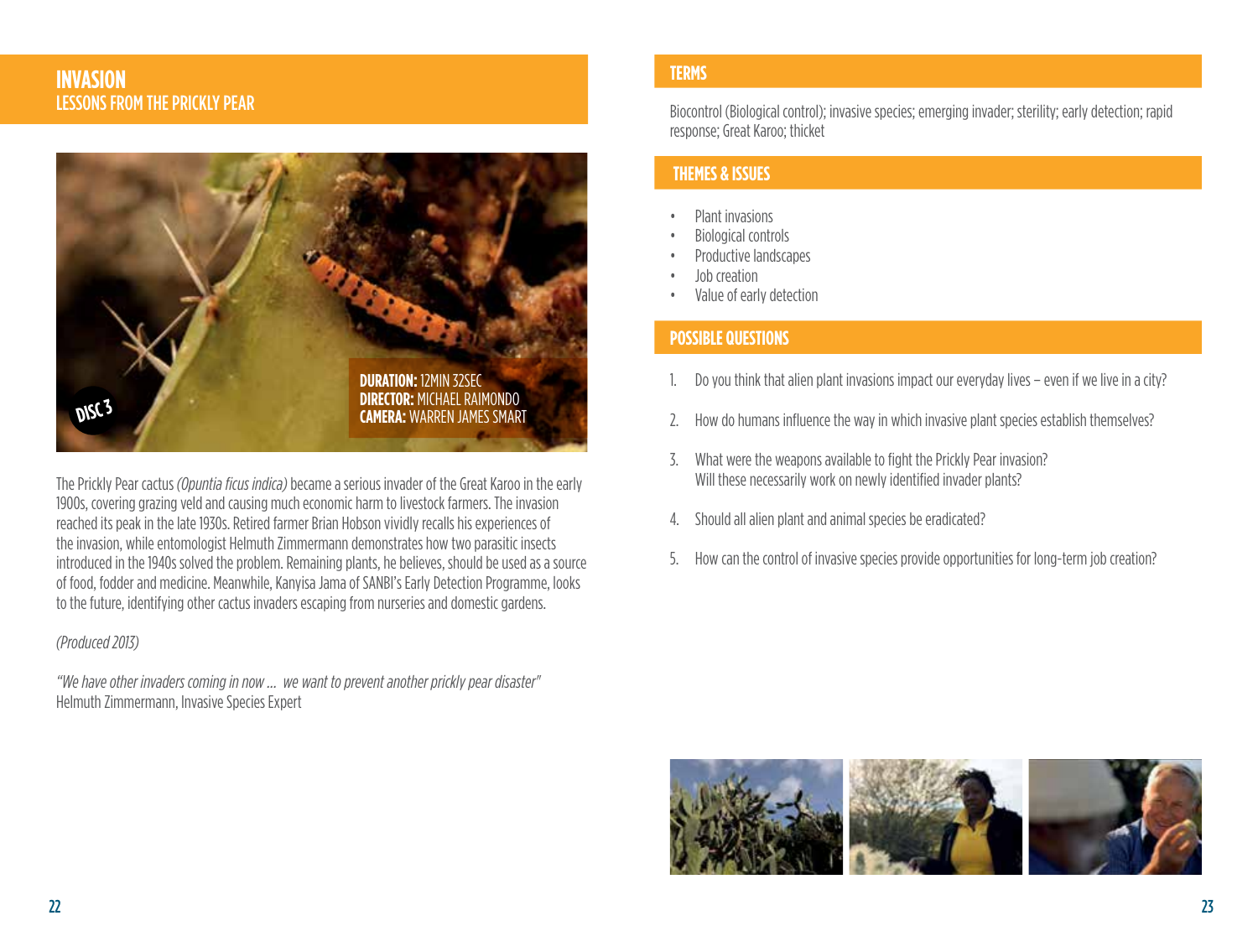#### **THE ARTIST BOTANICAL ART AND INSPIRATION**



Ebraime Hull loves indigenous plants. He started his working life as a groundsman at the Harold Porter National Botanical Garden in Betty's Bay, but his passion and ambition soon earned him the status of senior propagation specialist. A parallel love of art led him to the field of botanical painting, where he found a valuable mentor in established artist and neighbour, Vicki Thomas. In this film we see him preparing his entry for the 2013 Kirstenbosch Biennale. His plans were thrown into disarray at the last moment by the death of his father, and family responsibilities took precedence. However, he was still able to be on the Biennale's opening programme, with the unveiling of a new horticultural cultivar of Strelitzia juncea, which Ebraime had been commissioned to paint. This then is the story of a young man who shares both the joy of creativity and the hard edges of daily life.

#### (Produced 2013)

"Plants challenge me every day. When I see it I think 'Can I draw you? Can I show you to someone?" Fhraime Hull

#### **TERMS**

Botanical art: botanical names: horticulturist: propagation: scientific illustration: balance in nature: conservation; plant diagnostics; world heritage site; medicinal plants; Kirstenbosch Biennale

#### **THEMES & ISSUES**

- Appreciation of nature
- Scientific documentation and art
- Knowledge and creative expression
- Opportunities presented and taken
- Mentorship

- 1. How do you think that Ebraime manages to balance his two worlds of gardening and painting? Do you think that they work together, or present him with conflicts?
- 2. How do you think that his gardening skills might have opened the door to fine art?
- How is it that botanical paintings might be better scientific tools than photographs? 3.
- "Plants are better than people". What do you think Ebraime meant by that unlikely statement? 4.
- 5. Imagine the kind of long-term career that might emerge for Ebraime given the combination of his skills and talents

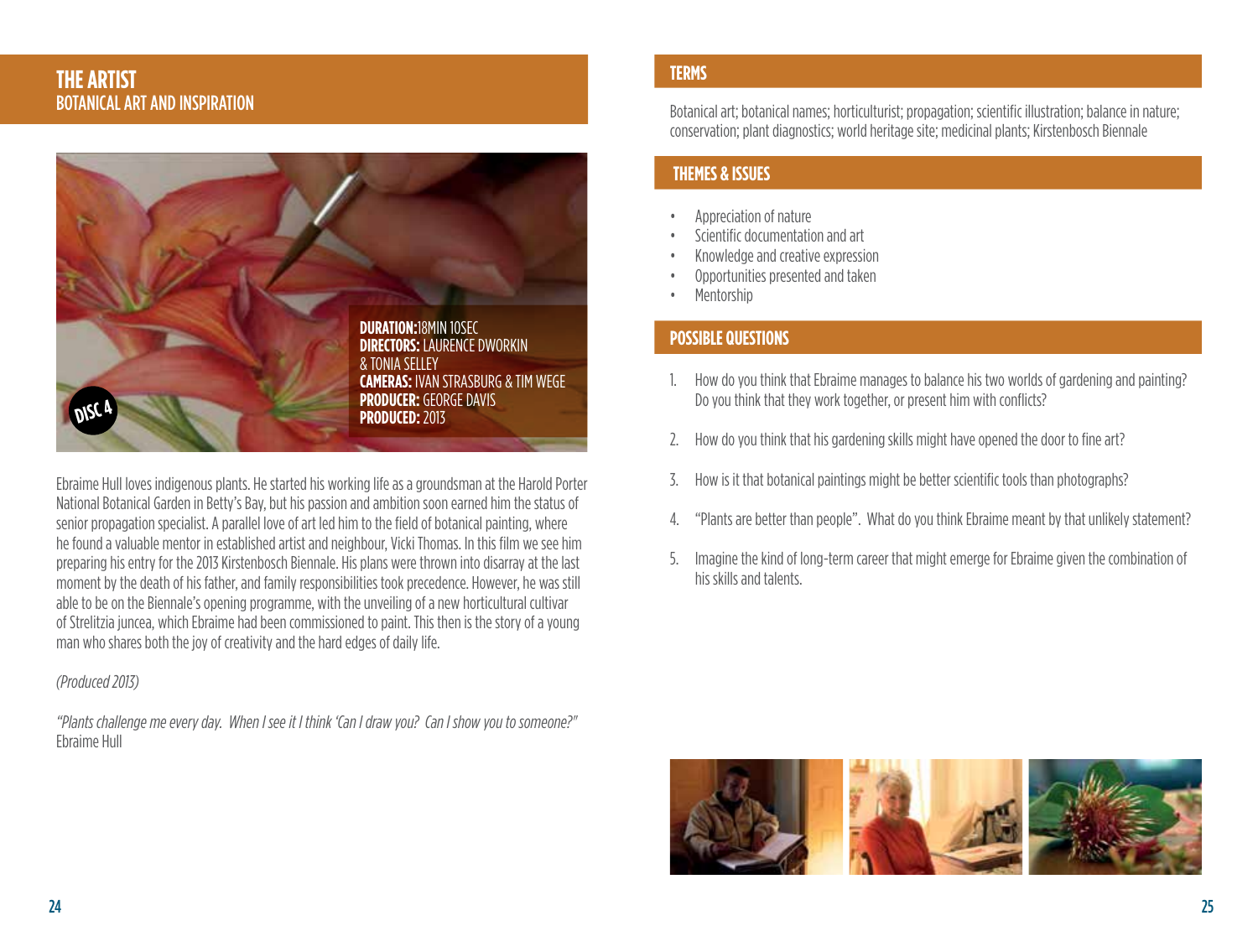#### **THE THRESHOLD NATURE, RITUAL AND SELF-DISCOVERY**



This is a short film about men, mountains, loss and ritual, set against the backdrop of life in a South African township. Lerato Kossie, who has experienced the healing power of the wilderness, leads a group of young men from his neighbourhood, for a weekend in the Bainskloof mountains. In this unfamiliar environment he takes them through the process of confronting their inner fears and their search for personal strengths, using exercises of both wilderness solitude and group sharing. Botha. a member of the group who has come to know crime and violence at close guarters, also tells some of his story and of his hopes to reform in preparation for his imminent fatherhood. This story is about nature as a lifeline for escape from the abyss of crime and violence.

#### (Produced 2014)

"The most dangerous animal now, is you - to yourself" - Lerato Kossie

"The only person standing in my way is me" - Botha Maras

#### **TERMS**

Elders: values: self-confidence: wisdom: Pollsmoor: judgement: wilderness

#### **THEMES & ISSUES**

- Erosion of traditional culture
- Alienation and redemption
- Connecting with nature
- Breaking the criminality cycle
- Boyhood and play
- Absent fathers
- Youth leadership and the role of Elders
- Self-discovery

- 1. What do you think were some of the contributing circumstances that brought Lerato into conflict with the law?
- How do you view Lerato's mother's reaction to his imprisonment? 2.
- 3. What activities did the group engage in to get a better perspective of their own struggles? Do vou think they worked?
- 4. In what ways did Lerato's leadership show itself? How did these help members of the group?
- What experiences have you had spending time alone with yourself in nature? If not, try and 5. imagine it.

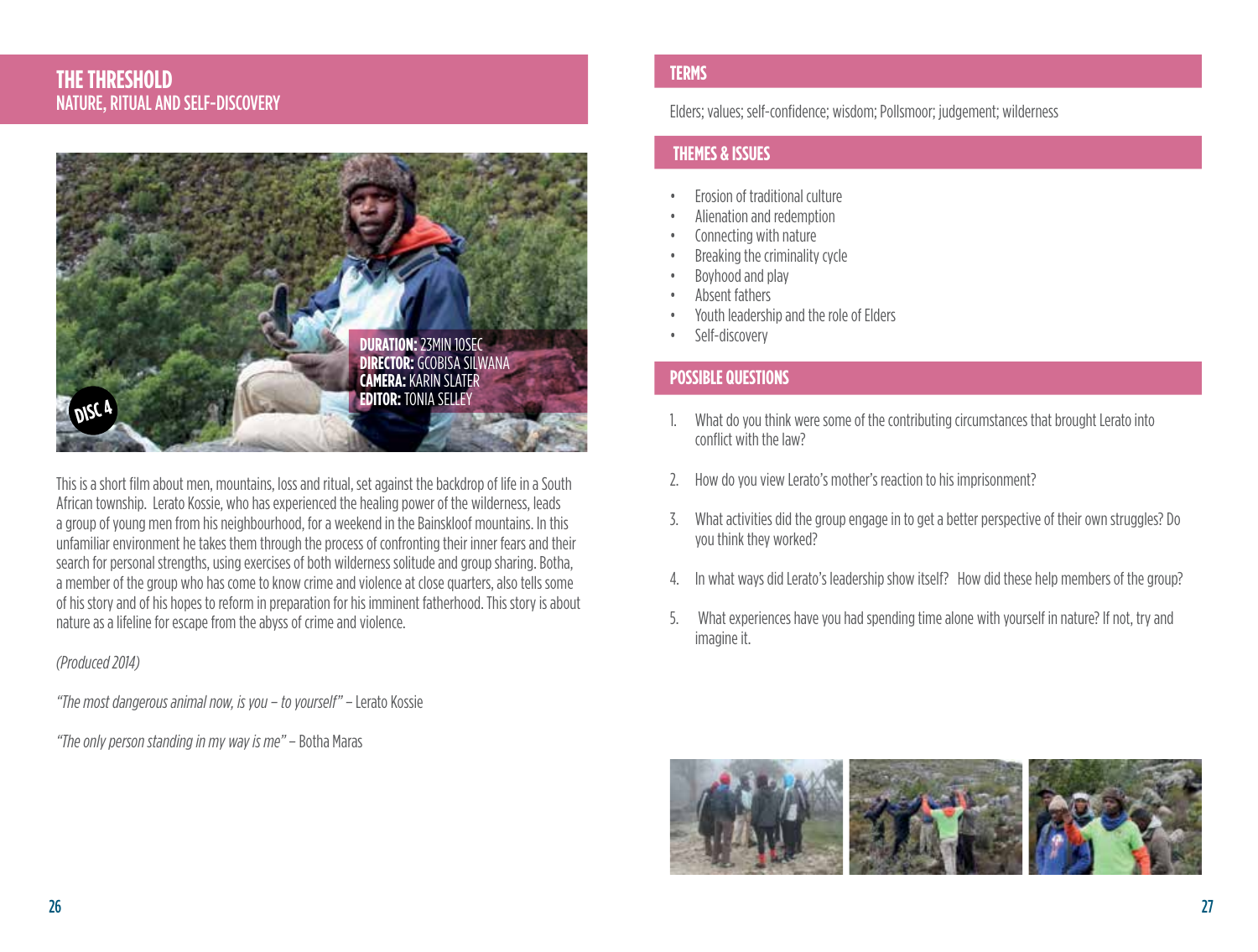#### **DRESSING THE PRINCESS** URBAN CONSERVATION VS COMMERCIAL DEVELOPMENT



Legend has it that a Khoisan Princess living on the Cape Flats in the early days of European exploration, was violated by sailors. She fled to the mountain fortress of Elephant's Eve cave and wept so much that her tears formed Princess Vlei. Today, local communities are fighting against inappropriate commercial development that threatens the natural beauty, recreational value and spiritual heritage of this traditional commonage. The story is told from the different perspectives of: Emile, a rap artist and community activist; Kelvin, a local businessman and green revolutionary; and Nikita, a youth leader and budding conservationist.

#### (Produced 2013)

"We cannot remove ourselves from these ecologies - we have to live side by side with them" Kelvin Cochrane, local businessman and conservation activist

#### **TERMS**

Urban ecology: hydrological connectivity: wetland systems: heritage: ancestral land

#### **THEMES & ISSUES**

- Urban ecology
- Public open space
- Community leadership
- Ancestry, heritage and connection to the land
- Development vs Conservation
- Consultation

- How would you feel if a big shopping mall was built on a natural open space close to you?
- 2. Several economic and ecological arguments are raised against the building of the shopping mall. How do you think the developer would reply to these?
- 3. How would the People's Plan improve the lives of local residents if implemented?
- What role does history and heritage play in protecting nature in urban areas?  $4.$
- 5. Do you think that community protest is effective and has a place in nature conservation?

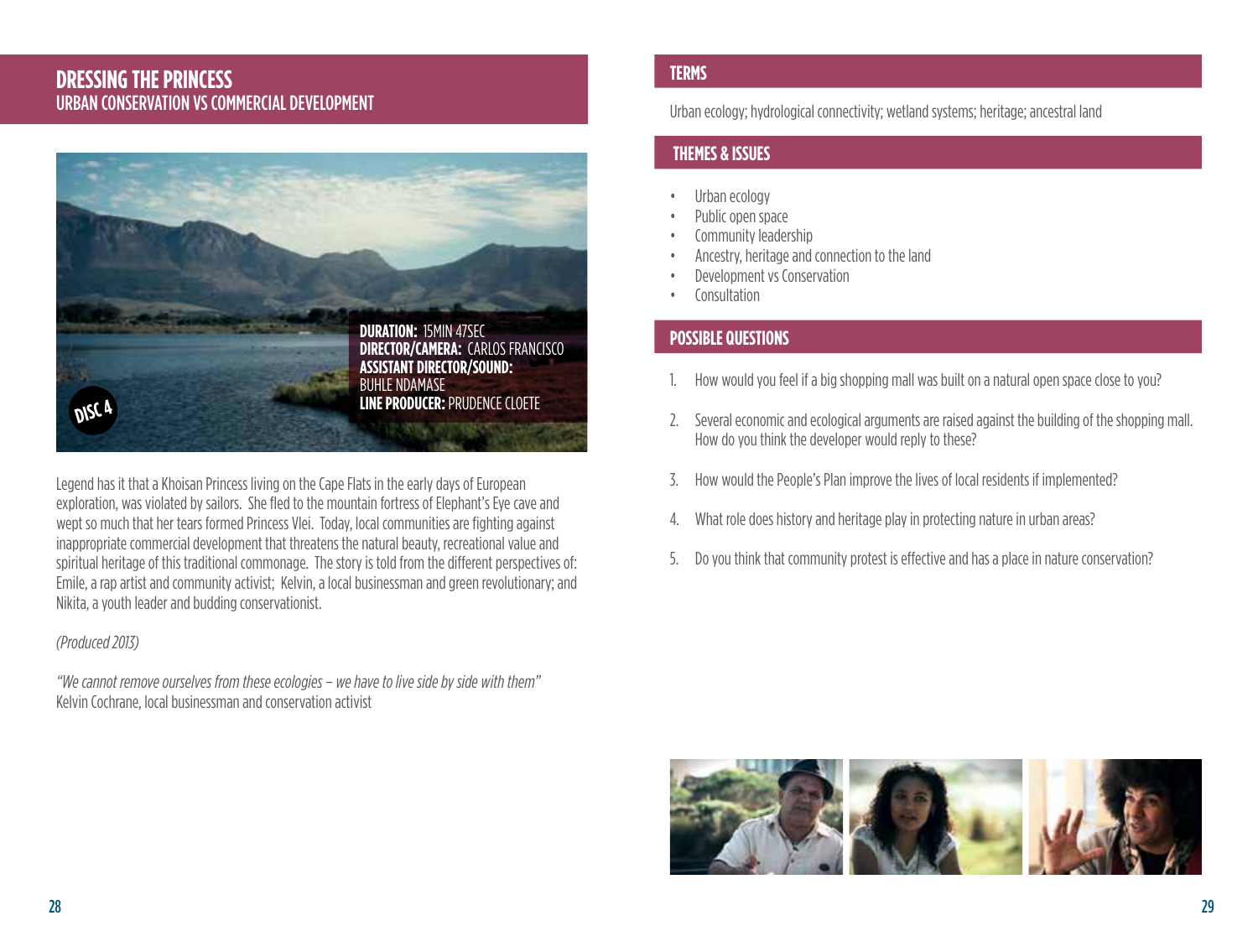#### **ISIPHUKU KUNGUTSHANI {THE GRASS IS THE BLANKET}**



In the 1960s, Chief Sidoi had a vision of prosperity and environmental sustainability for the Mabandla community living in the grassland foothills of the southern Drakensberg. His grandson Zweli. having trained as a forester, is now taking this vision forward to build a local economy that includes commercial stock-farming and plantation forestry. Added to this is the training of local youth as rangers for conservation in the remaining tracts of pristine grassland and indigenous forest. Turning to Dr Bill Bainbridge and Peter Nixon as elders in the conservation and development sector, he is ensuring that the hard won knowledge of previous generations is being built into the Mabandla blueprint for a prosperous future.

#### (Produced 2013)

"If you are living life without Nature, you are not really living Life" Zweli Baleni, the Chief's first born son

#### **TERMS**

Controlled grazing; Environmental Impact Assessment (EIA); Biodiversity hotspot; Ezemvelo KZN Wildlife; Oral history

#### **THEMES & ISSUES**

- Mainstreaming biodiversity into production activities
- Biodiversity stewardship
- Consultants learning to work with communities
- Youth and Aspiration meets Age and Wisdom
- Land use planning: scientific method meets indigenous knowledge.

- 1. What is the message of this film?
- 2. How are Zweli and his father, iNkosi Lawrence, trying to win over the community for their departures from more traditional use of the Mabandla lands?
- 3. Do you think that their development plan will work? Why, or why not?
- 4. Are there risks in Zweli's strategy of consulting with "elderly white men"? What might the advantages be?
- 5. How would you describe a "best case outcome" for the plan? And a "worst case" one?

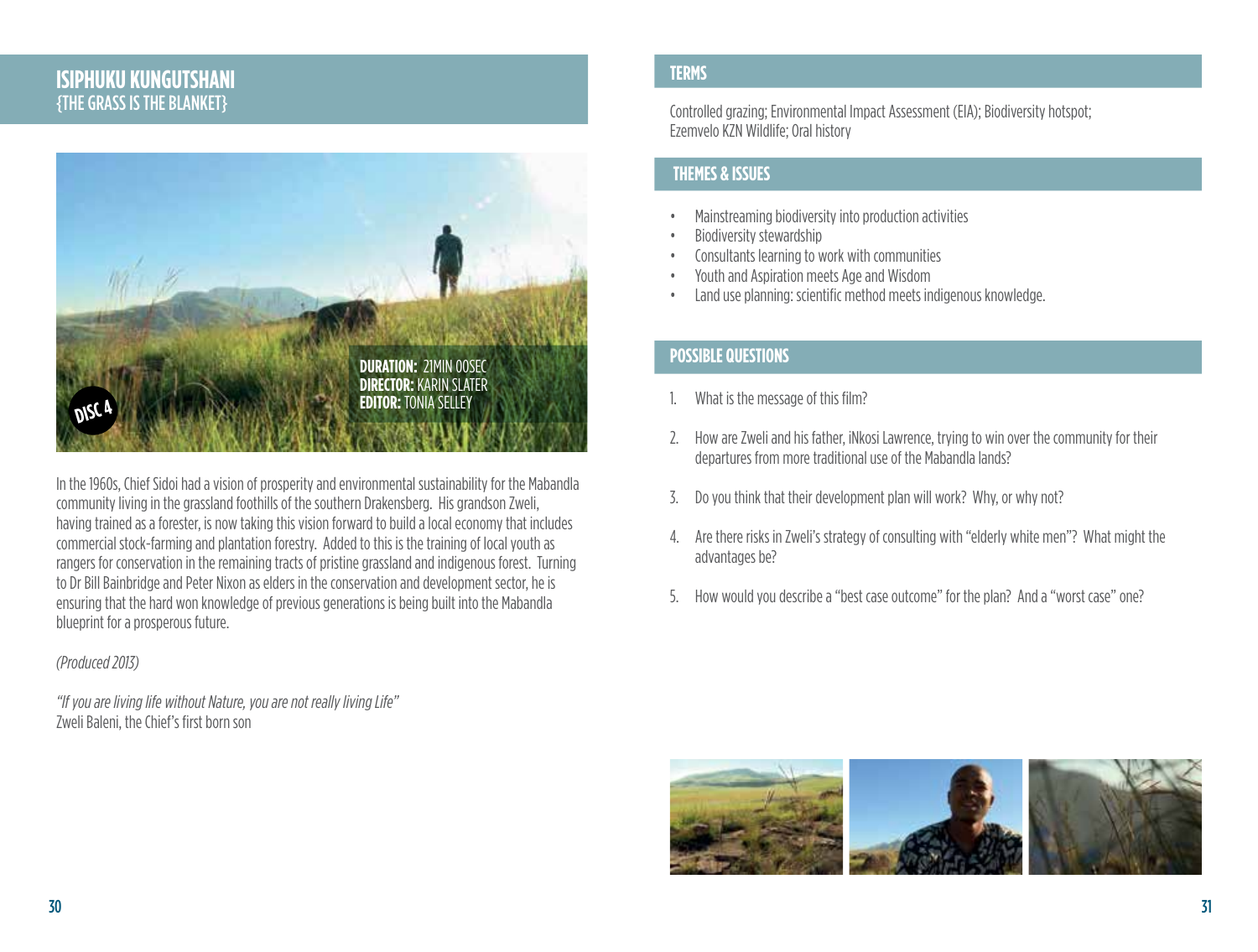#### **AGE OF ADAPTATION CLIMATE CHANGE AND THE LIVING BEEHIVE**



The backdrop is Durban and the COP17 - the UN Climate Change conference in December, 2011. Action is the building of a unique horticultural art piece at the Durban Botanic Gardens. The message is biodiversity, technology, and the human spirit. This is the "Living Beehive", a sophisticated steel structure based on the traditional Zulu beehive hut, and clad with a 3-dimensional garden of indigenous plants. It is an enchanting space for calm and creative thoughts. Some deep thinking delegates to COP17 visit the Beehive and share their perspectives on its symbolism, the value of healthy ecosystems, and the nature of human aspiration.

#### (Produced 2012)

That technological breakthroughs will allow us to bypass ecosystems, is a major fallacy Yannick Glemarec, UNDP

#### **TERMS**

Climate change: ecosystem services: natural capital: ecological infrastructure: ecological resilience: green jobs; Conference of the Parties; vertical gardening; adaptation and mitigation

#### **THEMES & ISSUES**

- The role of healthy natural ecosystems in buffering climate change for mitigation and adaptation
- Convergence of technology, culture and biodiversity in the Beehive art installation
- Symbolism and awareness of environmental sustainability
- Horticulture as a sculptural art medium
- A shift in perspective that places biodiversity at the centre of sustainable development

- How do you feel about climate change and its possible impacts on human society?
- Can a structure like the Living Beehive help us to be more aware of climate change? How?  $2.$
- Do big international events like COP17 play a useful role in protecting our natural environment? 3.
- 4. Trevor Manuel asserts that the traditional indigenous knowledge on which the beehive is based. belongs to our future. Can you expand on that idea?
- 5. Carlos Manuel Rodrigues, former Minister of Environment in Costa Rica, states that climate change is driving humanity towards an economic transformation that will be more sustainable. Do you agree with his arguments?

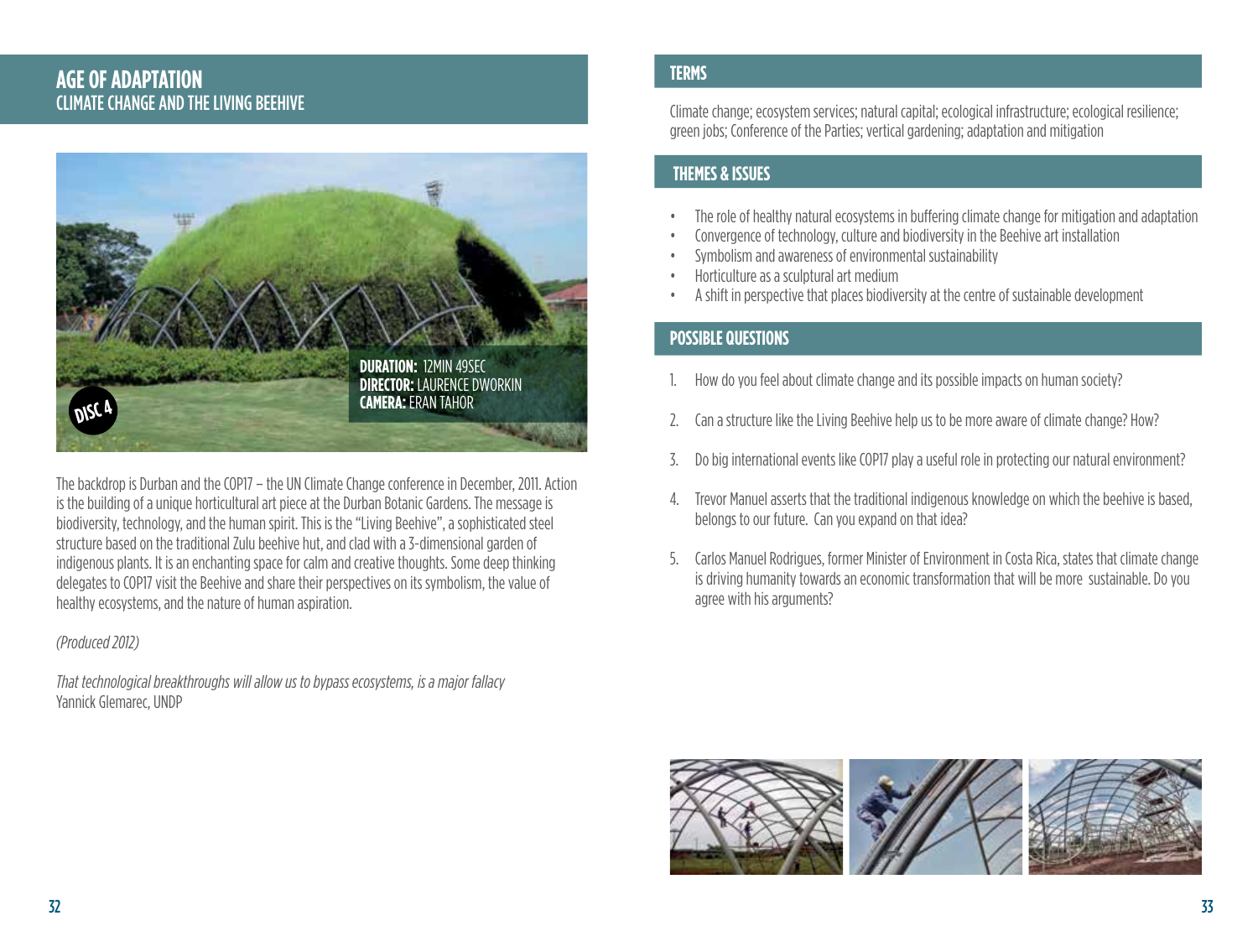

# **MONITORING AND EVALUATION**

This project is part of a living programme to grow the way in which we think and talk about biodiversity as it affects people's lives. We are always looking for ways to expand the practice and to improve the project: to make more films with greater impact, to provide more effective support resources (such as this manual), and to reach more people.

Systematic and thorough monitoring and evaluation of the facilitated screenings provides us with the following critical information:

- How films have been used by organizations
- How many facilitated screenings have been conducted
- How audiences have reacted to the films
- Strong and weak points of the material
- Issues that prompted the most discussion
- Questions that were valuable in stimulating debate

At the same time, monitoring and evaluation will provide you as the facilitator with valuable guidelines on how to make your own screening processes more effective, as well as on highlighting issues requiring further exploration with your target group. It is therefore an essential aspect of the facilitated screenings methodology, and if possible facilitators should document every film screening.

This quide provides two templates for basic data collection: the Facilitated Screening Report and the Audience Response Questionnaire (also available for download from the CareTakers website, www.caretakers.co.za). These templates may be used to gather information, both for the CareTakers project, and for your own monitoring and avaluation needs

They cover issues such as the date, venue and location of the screening; the films used; audience composition; the main issues discussed; and significant audience reactions. We ask you please to copy these forms and return them, with any other comments you have, to either of the following addresses:

**GEORGE DAVIS SANBI** 083 457 0314 / g.davis@sanbi.org.za

**LAURENCE DWORKIN STEPS** 021 465 5805 / laurence@steps.co.za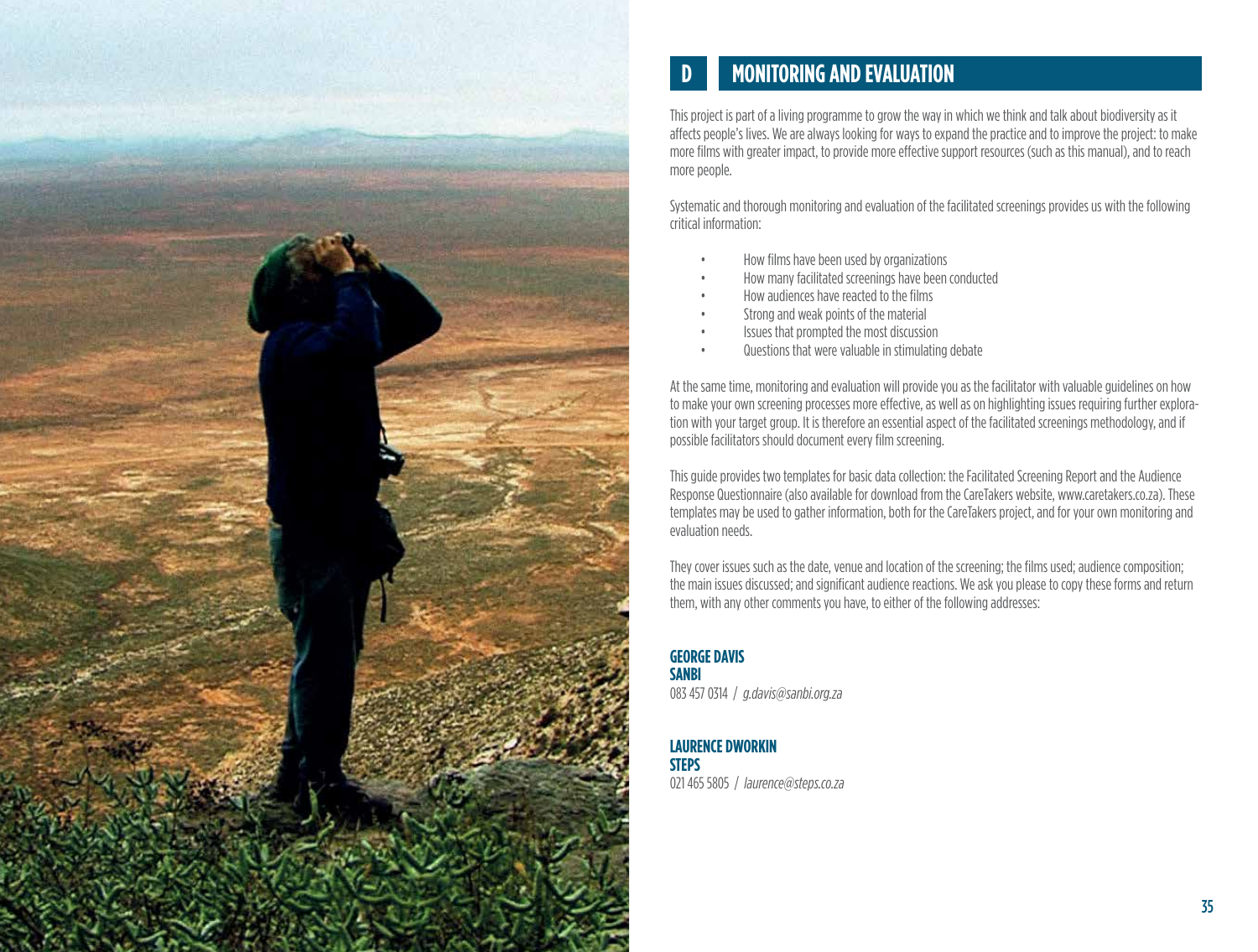| <b>FACILITATED SCREENING REPORT</b><br><b>FORM1</b>                                                                                                                                                                                                                                                                                                             | 3. Did people share personal experiences raised by the films? If so, give examples                      |
|-----------------------------------------------------------------------------------------------------------------------------------------------------------------------------------------------------------------------------------------------------------------------------------------------------------------------------------------------------------------|---------------------------------------------------------------------------------------------------------|
| DD / MM / YYYY<br>DATE:                                                                                                                                                                                                                                                                                                                                         |                                                                                                         |
| <b>FACILITATED SCREENING DATA</b><br>DD / MM / YYYY<br>DATE:<br>TIME:<br><b>VENUE:</b><br>WAS IT REQUESTED<br><u> </u><br>SCREENING:<br>OR WAS IT ARRANGED? $\bigcirc$<br>(PLEASE TICK)                                                                                                                                                                         | 4. Did you encounter any technical difficulties in screening the films and facilitating the discussion? |
| <b>FILMS SCREENED</b> (PLEASE MARK)<br>THE BUZZ FOR FOOD<br>STEPPING STONES<br>$\left(\begin{array}{c} \end{array}\right)$<br>DIE HOOP<br><b>FINDING BALANCE</b><br>O<br>INVASION<br>THE ARTIST<br>O<br>THE THRESHOLD<br>DRESSING THE PRINCESS<br>$\left(\ \right)$<br>ISIPHUKU KUNGUTSHANI<br>$\left(\begin{array}{c} \end{array}\right)$<br>AGE OF ADAPTATION | 5. Would subtitled language translation have been valuable? Indicate film, and language desired         |
| <b>FACILITATORS:</b><br>1. Audience: Describe the audience in terms of the group size and identity; its age, gender, and<br>economic class representation; people's familiarity with nature conservation issues; etc.                                                                                                                                           | 6. Any other comments?                                                                                  |
| 2. Main issues raised by the audience, and how they were discussed (for each film)                                                                                                                                                                                                                                                                              |                                                                                                         |
|                                                                                                                                                                                                                                                                                                                                                                 | These forms are also available online at: www.caretakers.co.za                                          |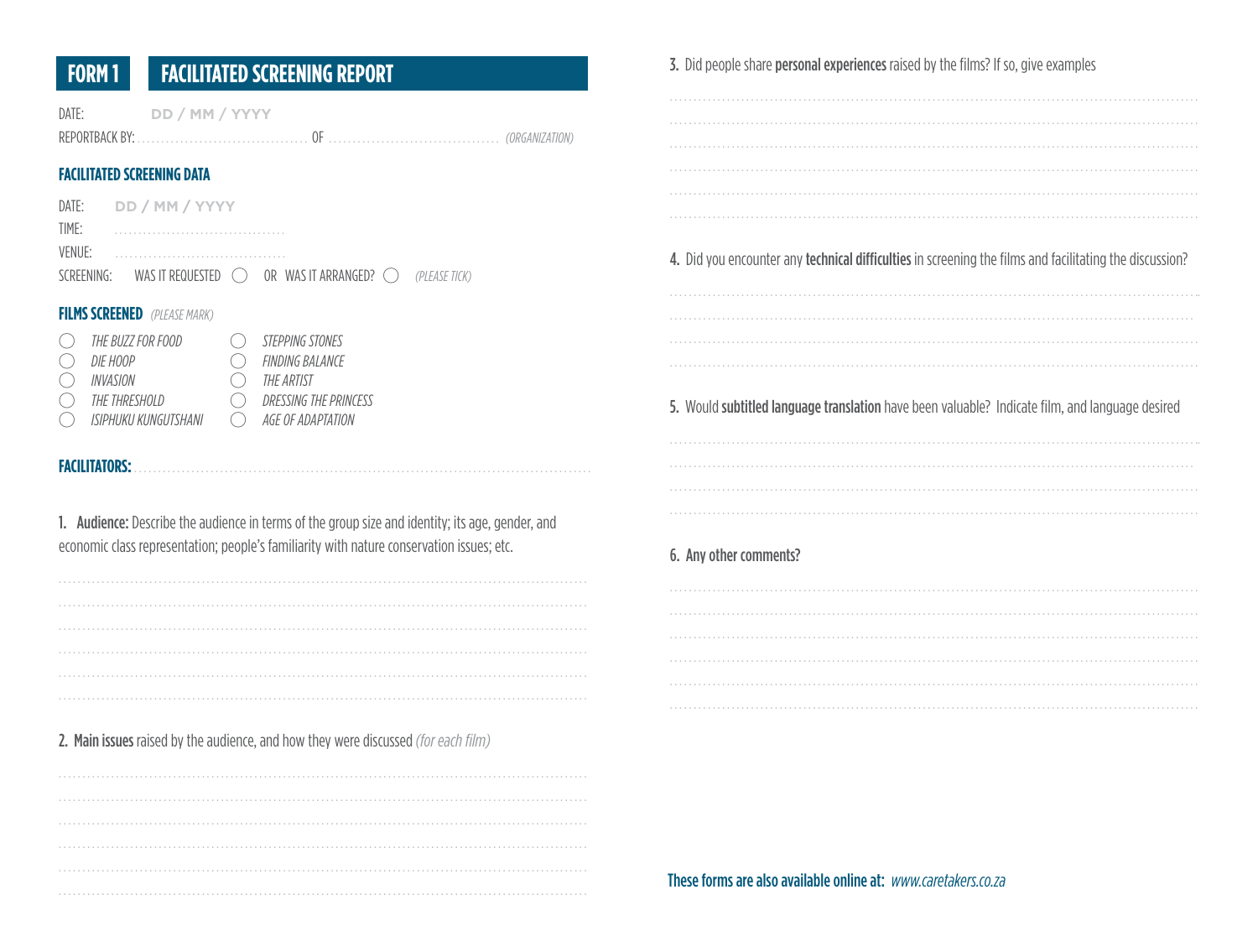#### **AUDIENCE RESPONSE QUESTIONNAIRE FORM 2**

| DATE:<br>TIME:<br>VENUE: | DD / MM / YYYY                                                                     |                                                                                                       |
|--------------------------|------------------------------------------------------------------------------------|-------------------------------------------------------------------------------------------------------|
|                          | <b>FILMS WATCHED</b> (PLEASE MARK)                                                 |                                                                                                       |
|                          | THE BUZZ FOR FOOD<br>DIE HOOP<br>INVASION<br>THE THRESHOLD<br>ISIPHUKU KUNGUTSHANI | STEPPING STONES<br><b>FINDING BALANCE</b><br>THE ARTIST<br>DRESSING THE PRINCESS<br>AGE OF ADAPTATION |

#### Thank you for taking part in the screening. Please take a few minutes to fill in our questionnaire so that we can share your insights.

1. Which films did you watch, and which did you like the best? Why?

#### 2. What issues in the films led to good discussion?



#### 3. What was the main thing you learned from the screening?

4. What "biodiversity" issues raised in the films were most important?

5. Did any of the information provided by either the film or the discussion help you make decisions about how to interact with nature and biodiversity?

These forms are also available online at: www.caretakers.co.za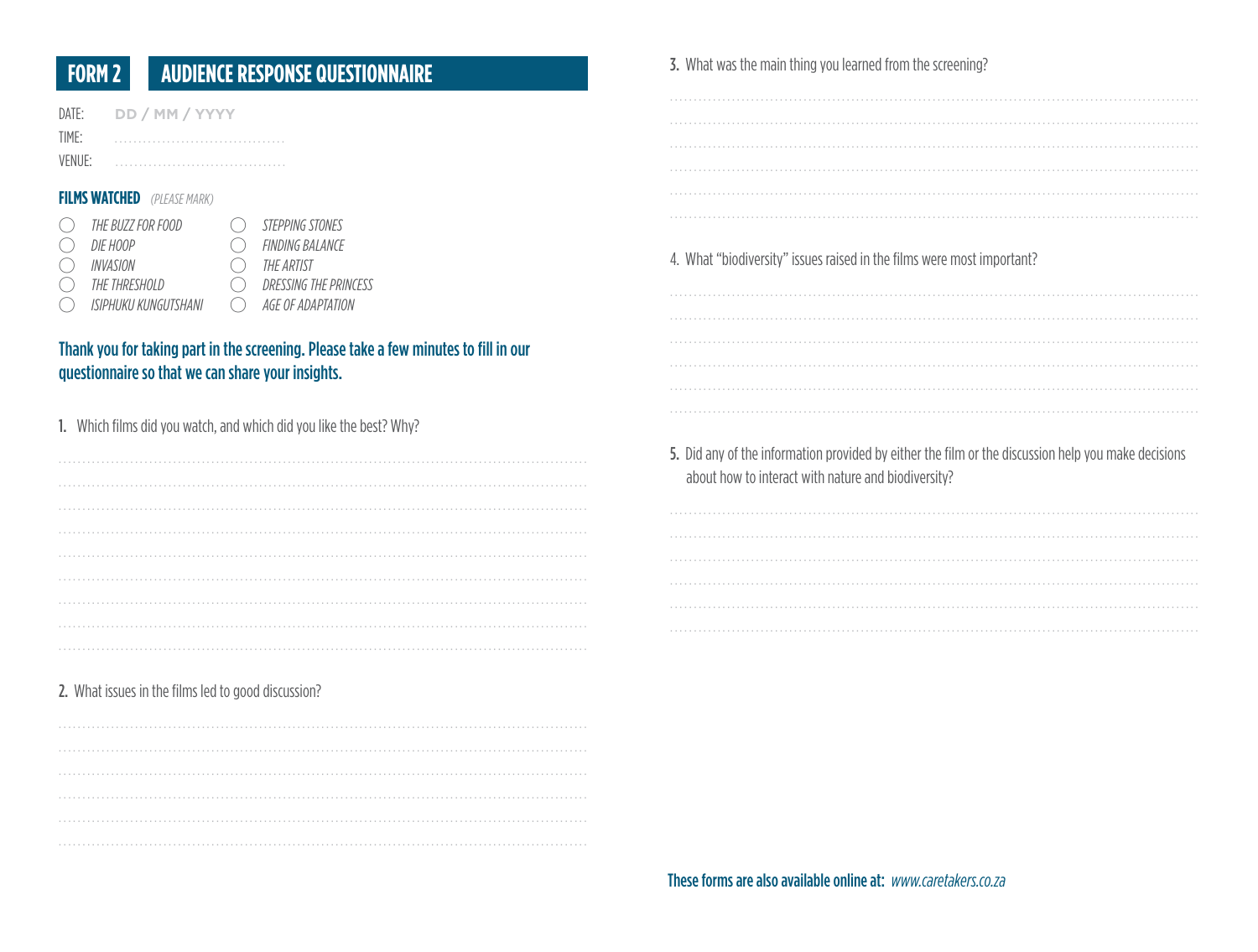#### ACKNOWLEDGMENTS  $\mathbf{E}$

**COMPILED BY DESIGN FUNDED BY** 

George Davis & Laurence Dworkin Twoshoes Graphic Designers<br>National Lottery Distribution Trust Fund